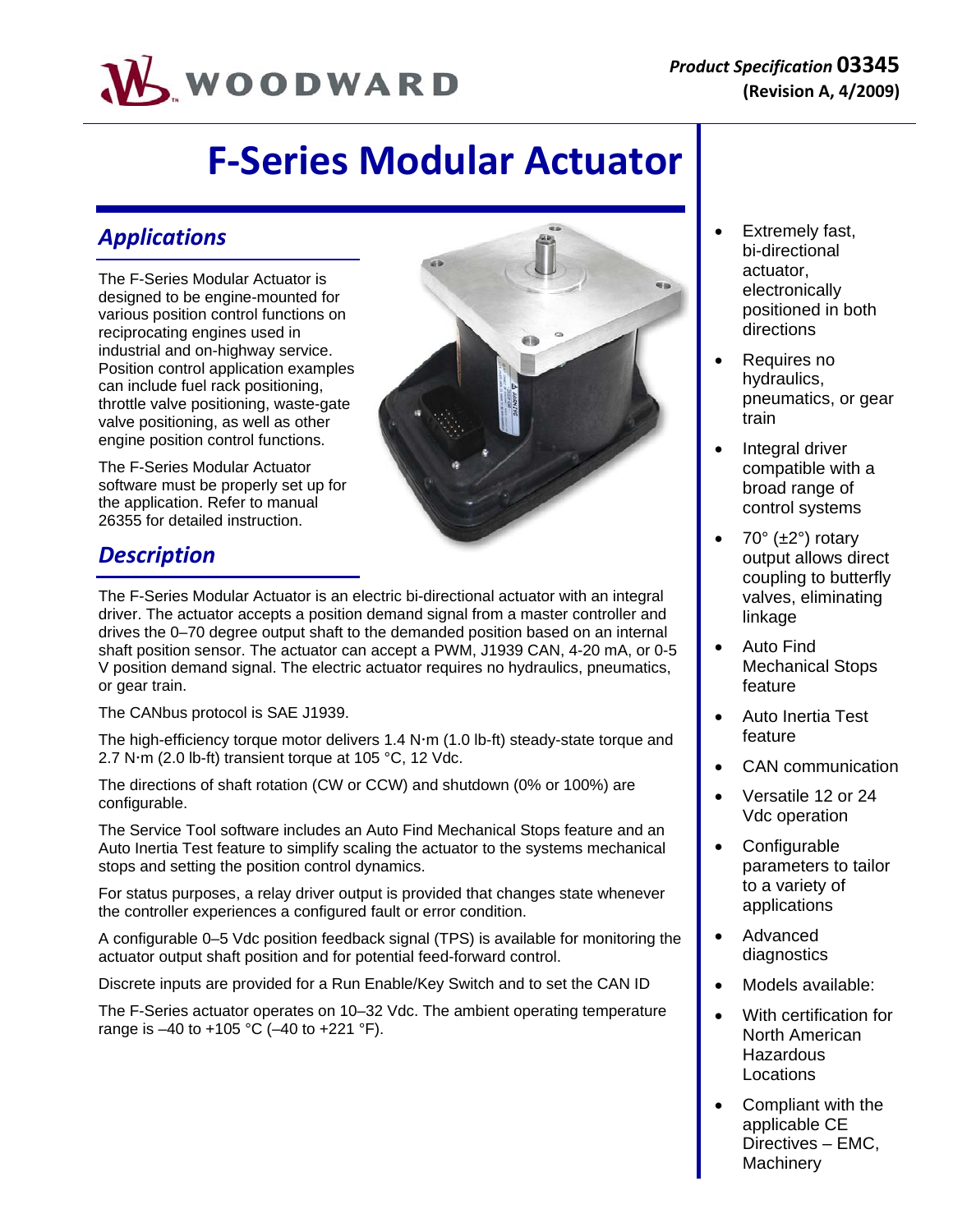### *Installation*



**F-Series Modular Actuator Outline**  (Do not use for construction)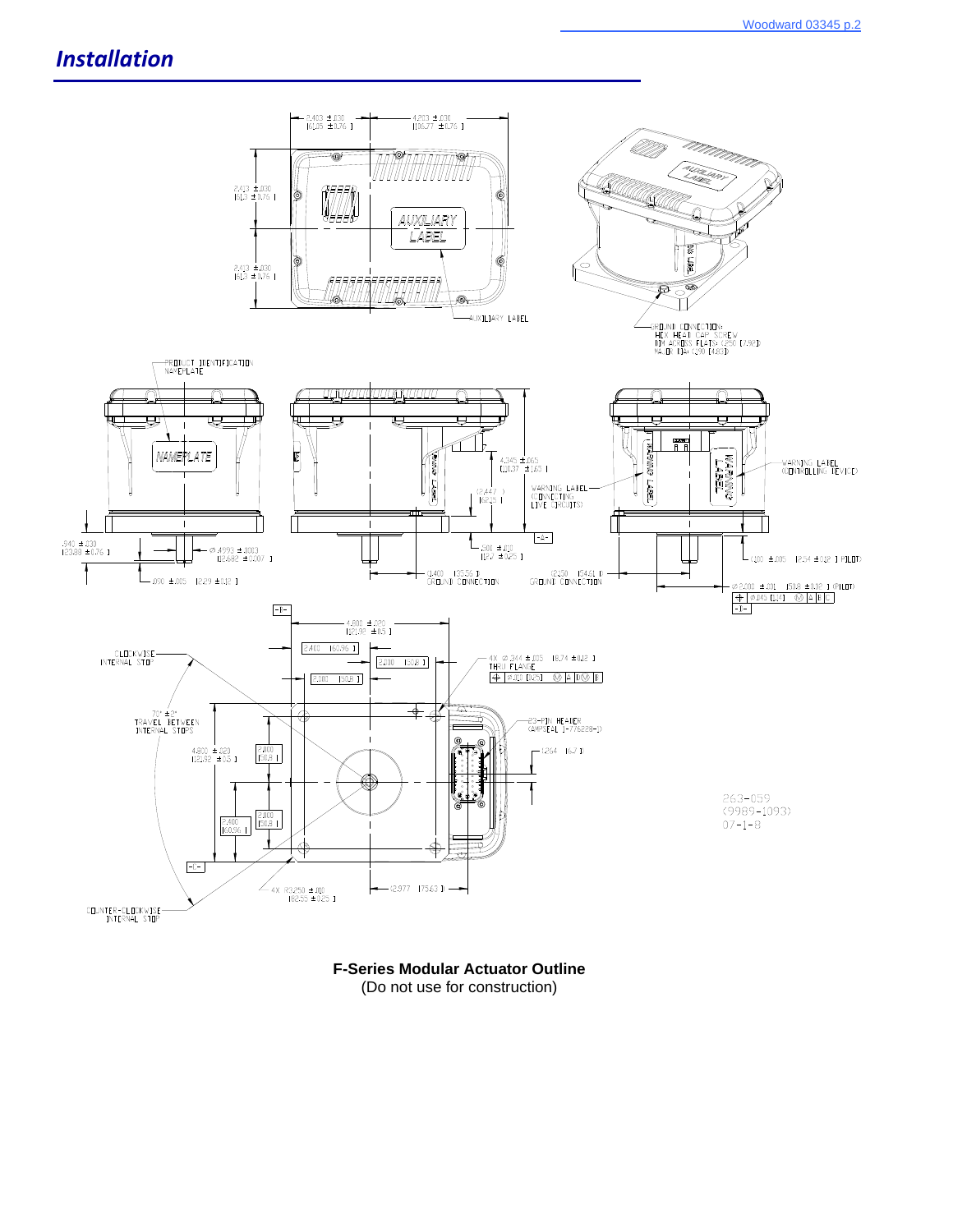## *Specifications*

| Power Supply<br><b>Power Consumption</b>                  | 12/24 V systems (10-32 Vdc), reverse polarity protection<br>24 W steady-state, 98 W instantaneous during transient                                             |  |  |
|-----------------------------------------------------------|----------------------------------------------------------------------------------------------------------------------------------------------------------------|--|--|
| Travel<br><b>Torque Steady State</b><br>Transient         | $70 \pm 2$ degrees<br>1.4 N·m (1.0 lb-ft) at 105 °C, 12 Vdc<br>2.7 N·m (2.0 lb-ft) at 105 °C, 12 Vdc                                                           |  |  |
| Mass/Weight                                               | Modular Actuator = $3.9$ kg (8.7 lb)                                                                                                                           |  |  |
| Command Input                                             | PWM (4-32 V, 300-2000 Hz, low-side and push-pull), J1939 CAN or Analog (4-20<br>$mA$ or $0-5$ Vdc)                                                             |  |  |
| <b>Position Feedback Output</b>                           | 0.5 to 4.5 Vdc, configurable in software                                                                                                                       |  |  |
| Load Inertia                                              | Ranges from 0 (bare shaft) to 0.0025 kg-m <sup>2</sup>                                                                                                         |  |  |
| Programming Port                                          | Programmable with Service Tool software (9927-1419) and 23-pin harness<br>$(8923 - 1255)$                                                                      |  |  |
| <b>Performance</b>                                        |                                                                                                                                                                |  |  |
| <b>Positioning Accuracy</b>                               | $±4\%$ full stroke for all input types after effects from $-40$ to $+85$ °C board temperature<br>±7% full stroke all input types above 85 °C board temperature |  |  |
| 10%-90% step Slew Time                                    | 55 ms (at 12 Vdc, room temperature, no external load)                                                                                                          |  |  |
| Overshoot                                                 | $< 2\%$                                                                                                                                                        |  |  |
| <b>Bandwidth</b>                                          | $>= 10$ Hz at $-3$ db, $\pm 0.5$ % of full scale                                                                                                               |  |  |
|                                                           | $>= 14$ Hz at $-3$ db, $\pm 2\%$ of full scale                                                                                                                 |  |  |
| <b>Steady State Limit Cycle</b>                           | < 0.25 degree p-p (at 12 Vdc, room temperature, no external load)                                                                                              |  |  |
| <b>Environmental</b>                                      |                                                                                                                                                                |  |  |
| Amb. Oper. Temperature                                    | $-40$ to +105 °C (-40 to +221 °F)                                                                                                                              |  |  |
| <b>Storage Temperature</b>                                | $-40$ to +125 °C (-40 to +257 °F)                                                                                                                              |  |  |
| <b>EMC</b>                                                | EN61000-6-2 (2005): Immunity for Industrial Environments                                                                                                       |  |  |
|                                                           | EN61000-6-4 (2001): Emissions for Industrial Environments<br>ESD Immunity for Packaging and Handling, $\pm$ 4 kV contact discharge                             |  |  |
| ISO 10605 (2001)<br>ISO 11452-4 (2005)                    | Conducted RF Immunity (BCI method), 1 MHz - 200 MHz, 100 mA induced current                                                                                    |  |  |
| ISO 11452-2 (2004)                                        | Radiated RF Immunity, 200 MHz - 1 GHz @ 100 V/m, 1 GHz - 2 GHz @ 30 V/m                                                                                        |  |  |
| CISPR 25 (2002)                                           | Radiated RF Emissions, 30 MHz - 1 GHz, 2004/104/EC and ECE Regulation 10                                                                                       |  |  |
|                                                           | limits                                                                                                                                                         |  |  |
| ISO 7637-2 (2004)                                         | Conducted Transient Immunity, Pulse 1c, 2a, 3a, 3b, 4, and 5a                                                                                                  |  |  |
| <b>Humidity</b>                                           | US MIL-STD 810D, 507.2, Procedure III (60°C, 95% RH), Lloyd's Register of                                                                                      |  |  |
|                                                           | Shipping Humidity Test 1 and Det Norske Veritas Damp Heat per Woodward                                                                                         |  |  |
|                                                           | Procedure 4-04-6230                                                                                                                                            |  |  |
| Salt Fog                                                  | SAE J1455, 4.3                                                                                                                                                 |  |  |
| Dust Exposure                                             | SAE J1455, 4.7                                                                                                                                                 |  |  |
| <b>Chemical Resistance</b>                                | SAE J1455, 4.4.3 (except water immersion testing)                                                                                                              |  |  |
| Shock                                                     | 40G, 11 ms duration saw-tooth pulse Per Woodward Procedure 3-04-6231, MS1                                                                                      |  |  |
| Vibration                                                 | Random: 0.3 G <sup>2</sup> /Hz, 10-2000 Hz (22.1 Grms) 3 h/axis per Woodward Procedure                                                                         |  |  |
|                                                           | 3-04-6231, RV3                                                                                                                                                 |  |  |
| Drop Test                                                 | SAE J1455, Section 4.10.3.1                                                                                                                                    |  |  |
| <b>Thermal Shock</b>                                      | SAE J1455, 4.1.3.2. Modified, -40 to +105 °C and 20 cycles                                                                                                     |  |  |
| Ingress Protection                                        | IP56 per IEC 60529, (dust ingress, water ingress)                                                                                                              |  |  |
| Immersion and Splash, Steam Cleaning and Pressure Washing |                                                                                                                                                                |  |  |
|                                                           | SAE J1455, 4.4.3 (submerged, frozen, thawed)                                                                                                                   |  |  |
|                                                           | SAE J1455, 4.5 (steam cleaning and pressure wash)                                                                                                              |  |  |
| <b>Technical Manual</b>                                   | 26355                                                                                                                                                          |  |  |